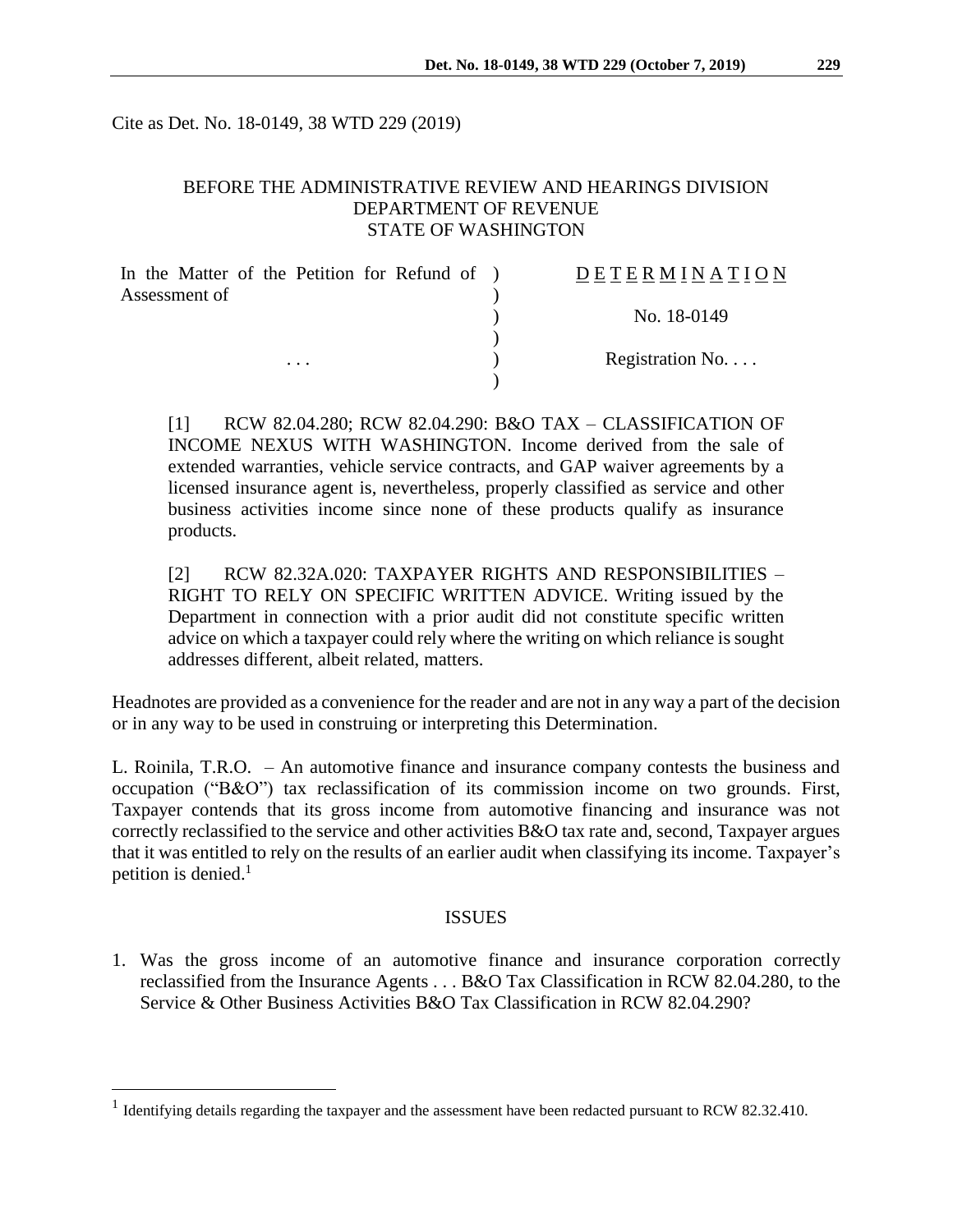2. May a taxpayer rely on income classifications made by the Department in a prior audit under RCW 82.32A.020 to avoid tax liability in connection with the reclassification of similar income streams to a different B&O classification in a later audit?

## FINDINGS OF FACT

. . . (Taxpayer) was a domestic automotive finance and insurance . . . services corporation located in [Washington]. <sup>2</sup> As [a finance and insurance] corporation, Taxpayer marketed and sold a variety of products for automotive dealers, including extended warranties, vehicle service contracts, GAP [waiver agreements], sealants, and other related products.

. . . , Taxpayer's president, held an insurance agent's license, issued by the Washington State Office of the Insurance Commissioner . . . , from October 3, 1985, through July 1, 2009, and an insurance producer's license from the latter date until April 25, 2016.<sup>3</sup>

In 2009, the Audit Division (Audit) examined Taxpayer's records for the period February 28, 2005 (Taxpayer's inception), through March 31, 2009, to verify that Taxpayer properly reported its business activities and transactions on its excise tax returns throughout the period.

During the course of this examination, Audit found that Taxpayer had neglected to report a total of  $\$\ldots$  of gross income over the five-year audit period.<sup>4</sup> Audit found no other discrepancies and, in its Auditor's Detail of Differences (auditor's narrative), explained:

#### **Schedule 2 – Insurance Agents/Brokers Tax Due on Unreported Commissions**

Reconciliation has been made of income taxable under the Insurance Agents/Brokers Commissions [B&O] tax classification through a comparison of the amounts recorded in the business records with the amounts reported. The taxable differences identified on this schedule were the result of failing to report gross commissions received.

Taxpayer paid the amounts owing. Audit launched a second audit covering the period of January 1, 2014, to September 1, 2017 [("Audit Period")].

At the conclusion of this examination, Audit again issued Taxpayer a written auditor's narrative. This time, however, in reclassifying Taxpayer's commission income, Audit stated:

| Year                                        | 2005 | 2006 | 2007   | 2008   | 2009     |
|---------------------------------------------|------|------|--------|--------|----------|
| Unreported Commissions                      | w    | υ    | ີ<br>. | w<br>. | $\cdots$ |
| Insurance Agents/Brokers B&O Tax Difference |      | ψ    | ψ      | ູ∪     | $\cdots$ |

<sup>&</sup>lt;sup>2</sup> [Taxpayer] incorporated on February 28, 2005, and, on July 31, 2017, was acquired by [out-of-state] based finance and insurance company. At that point, [Taxpayer] ceased operations.

<sup>3</sup> On July 1, 2009, [the Insurance] Commissioner moved from a dual-license system (agents and brokers) to a singlelicense system (producers). Agent and broker licenses were converted automatically to a producer license. The "producer model," used in most states, is based on guidelines from the National Association of Insurance Commissioners.

<sup>&</sup>lt;sup>4</sup> The following chart breaks down the unreported commissions by year: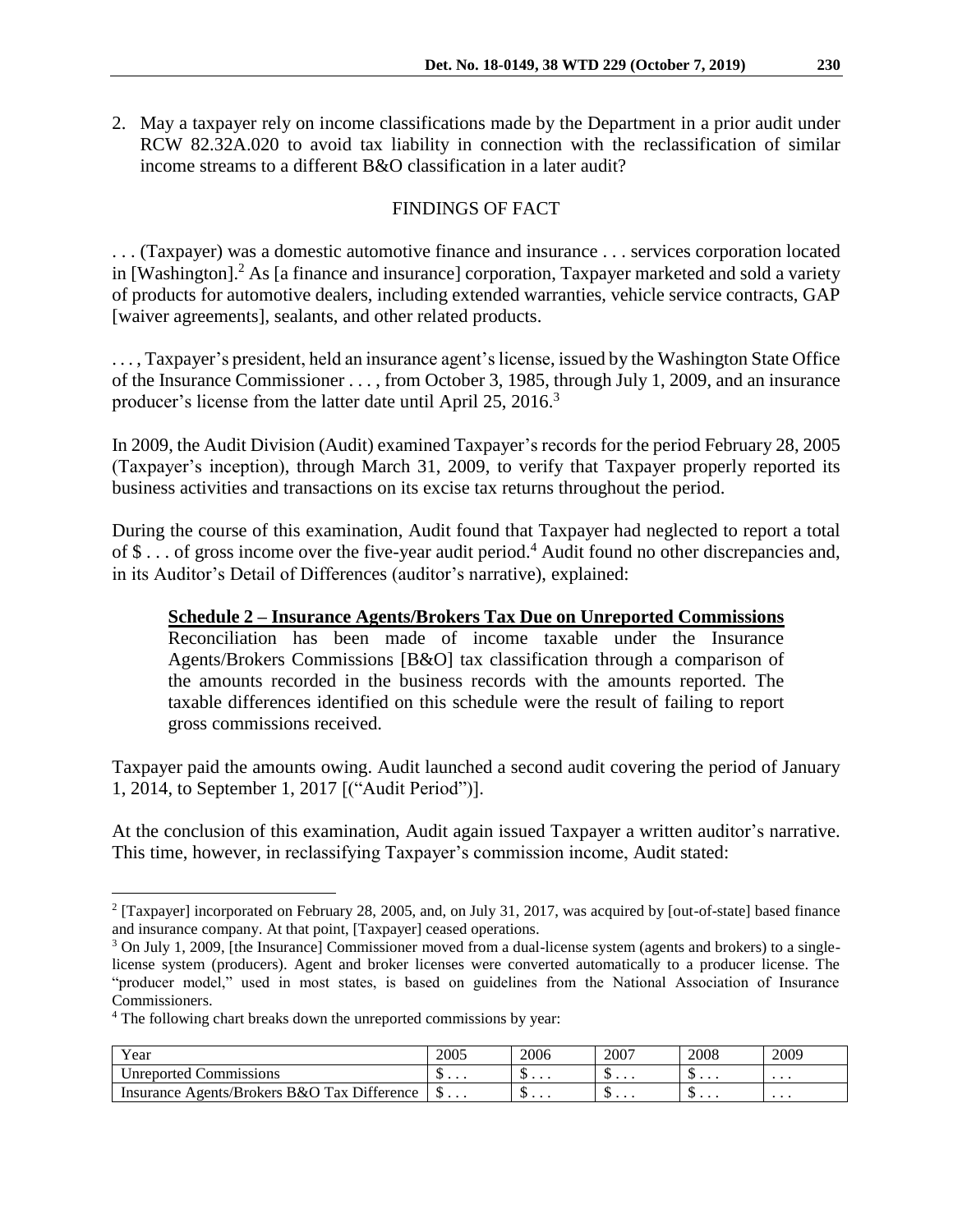# *Commissions from Sale of 3rd -Party Warranties/Maintenance Agreements*

WAC 458-20-257 provides that amounts received as a commission or other consideration for selling a warranty or maintenance agreement of a third-party warrantor are taxable under the Services and Other Activities tax classification.

### *Income Reclassified*

Throughout the audit period the business sold both extended auto warranties and GAAP [sic] coverage and incorrectly reported this income under the Insurance Agents/Brokers tax classification . . . .

Since B&O taxable income in the insurance agents . . . classification is taxed at .00484%, and that attributable to the services and other activities B&O tax classification at .015%, Audit assessed Taxpayer the \$ . . . difference, plus interest.

Taxpayer paid the balance and, now, asks for administrative review of that assessment. In support of its petition, Taxpayer makes two primary claims. First, Taxpayer disputes the B&O tax classification of extended warranty and related sales commissions and, second, that it was entitled to rely on the results of the first audit, which allegedly classified Taxpayer's commission income in the Insurance Agents . . . B&O classification.

As relevant here, Taxpayer received commissions from the sales of the following [third]-party warranties/maintenance agreement products during the Audit Period: GAP waivers and extended warranties/vehicle service contracts.

#### *GAP Waivers*

 $\overline{a}$ 

Several automobile insurance companies sell GAP insurance products designed to protect vehicle owners against depreciation.<sup>5</sup> Automobile and finance companies, on the other hand, often market and sell products in the name of GAP insurance when what they are really selling is not insurance at all, but rather guaranteed asset protection waiver agreements (GAP waivers).<sup>6</sup> GAP waivers are contractual agreements in which a creditor agrees, for an additional charge, to cancel or waive all or part of amounts due on a borrower's finance agreement with that creditor in the event the motor

 $<sup>5</sup>$  Say, for instance, that a person buys a new car for \$25,000 and finances the car through an installment agreement.</sup> Assume further that, after a few years, the car depreciates to a fair market value [of] \$15,000 but the purchaser still owes \$20,000 on her installment agreement. Were the car to be "totaled" at this point, an auto insurance company would only reimburse the purchaser the value of the car at that time (\$15,000). The additional \$5,000 between the current value of the car and the amount the purchaser still owes, is "the GAP." Had the purchaser, in addition to her standard insurance also bought GAP insurance, the insurance company would then cover the \$5,000 GAP, as well. 6 [*See*] WAC 284-160-100, which provides:

A guaranteed asset protection program must not use the term "insurance" to describe the program in its advertisements, marketing efforts, promotions, marketing materials, guaranteed asset protection program documents, brochures, or contracts, except when referring to the borrower's automobile insurance policy, or making the statement that the waiver is not insurance as required in RCW 48.160.050(10).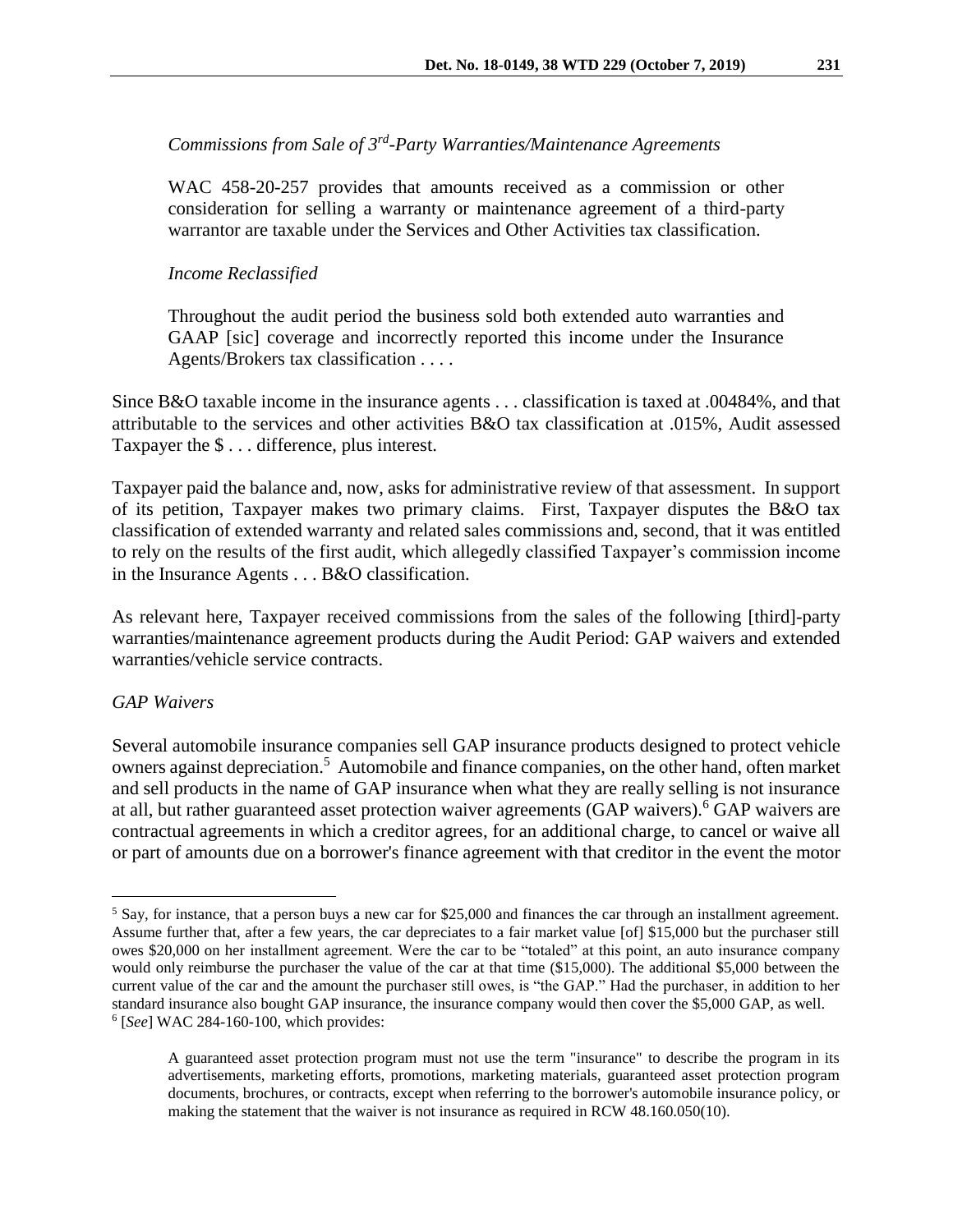vehicle is totaled or stolen. *See* RCW 48.160.010. Under Washington law, GAP waiver agreements must be part of, or a separate addendum to, a purchaser's finance agreement. RCW 48.160.010(6).

A review of the record here reveals that the Taxpayer, acting as an agent, sold the GAP waiver products of several companies, including . . . . While these products vary slightly in their terms, their gist appears the same. All are agreements that are incorporated into, or become addendums to, a purchaser's finance agreement, and agree to cancel or waive amounts due in the event of total loss. Accordingly, we conclude these products are not insurance products, but rather, GAP waiver agreements.<sup>7</sup>

## *Extended warranties & Vehicle Service Contracts*

Similarly, a distinction must be drawn between traditional dealer provided auto warranties, on the one hand, and third-party extended warranties or vehicle service contracts . . . on the other. Most auto makers provide a manufacturer's or factory warranty with the sale of new vehicles. Typically, these warranties include a "bumper-to-bumper" warranty element, which covers the vast majority of a vehicle's parts, systems, and components for a specified amount of time or miles, and a powertrain warranty element that generally covers the engine, transmission, and drive train for an additional, preset amount of time or mileage.

Extended auto warranties and [vehicle service contracts] only come into play after the manufacturer's warranty has expired. Such products, which are not included in the purchase price of the vehicle and are sold as separate contracts, usually come in one of two forms. First, dealer extended warranties are sold by the auto dealership from whence the underlying vehicle purchase occurred. Dealer extended warranties may or may not be backed by the vehicle manufacturer, and they often contain specific limitations on where the vehicle may be serviced.

Third-party extended warranties, on the other hand, are service contracts sold by independent providers. Generally a purchaser of a third-party extended warranty or [vehicle service contracts] can select the level of coverage desired, from the most basic (major engine and transmission components) to the most comprehensive (similar to a manufacturer's bumper-to-bumper coverage), with several options in between. Neither dealer extended warranties nor third-party extended warranties are insurance products.<sup>8</sup>

Like GAP insurance, however, many auto insurance companies also sell extended auto warranty like products, commonly in the name of mechanical breakdown insurance (MBI). MBI coverage is typically an optional add-on to basic vehicle insurance. Since most insurance companies that offer MBI coverage have specific requirements to determine whether a particular insured is eligible for such coverage, not everyone will qualify.<sup>9</sup> Like extended vehicle warranties, MBI covers major

<sup>7</sup> *See, e.g.*, CNA National Warranty Corporation, *Guaranteed Auto Protection, GAP Elite Program, Debt Waiver Addendum*, available at https://www.cnanational.com/documents/20147/0/Sample+GAP+Addendum.jpg (last visited March 14, 2018). It is noteworthy that the addendums clearly state on their face "[t]his Addendum is not automobile insurance." *Id.*

<sup>8</sup> *See* RCW 48.110.015(1).

<sup>&</sup>lt;sup>9</sup> These requirements usually pertain to the age or mileage on the vehicle to be covered.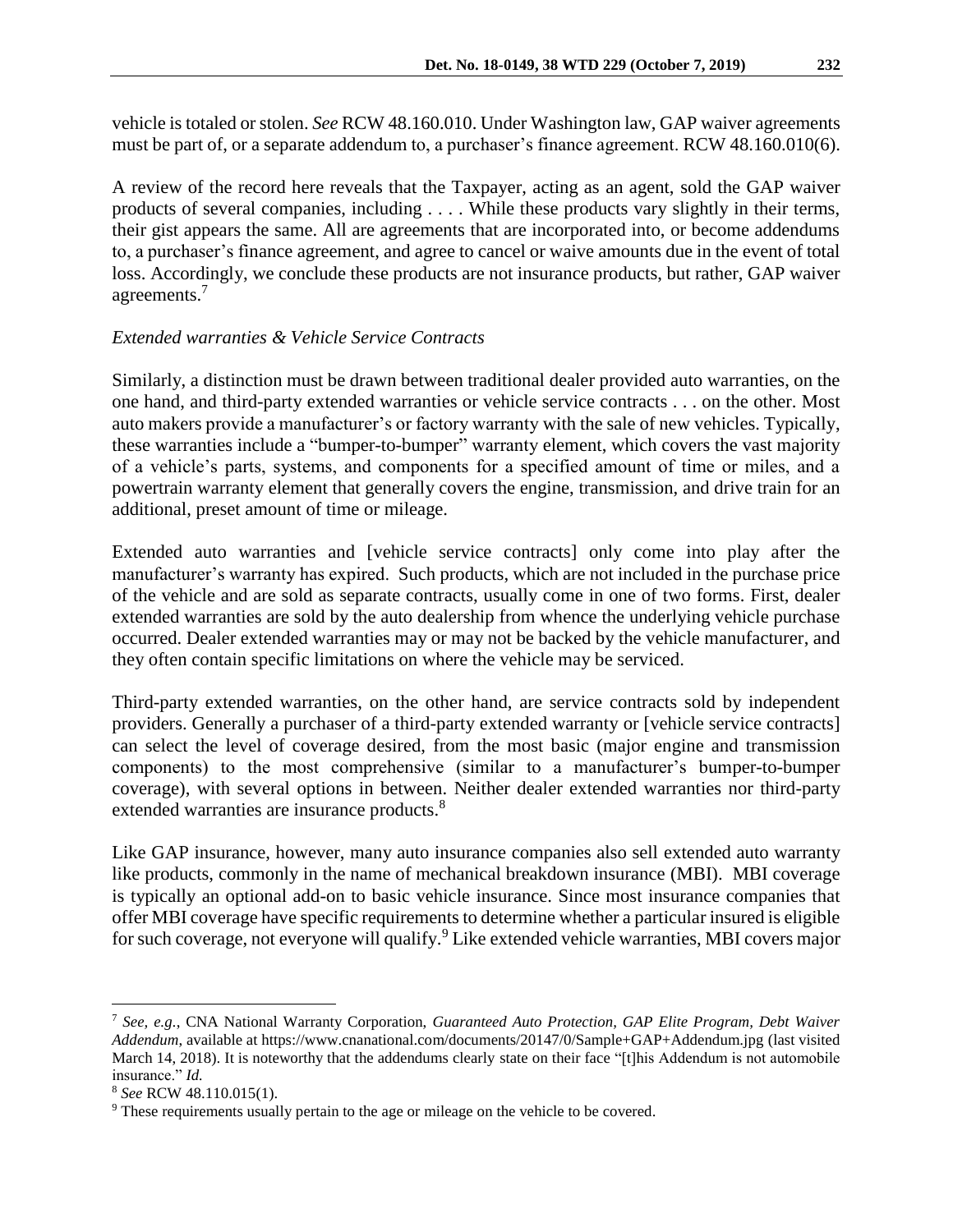mechanical failures. However, they are often less expensive than extended warranties, provide more flexibility regarding where the insured vehicle can be repaired, and carry lower deductibles.<sup>10</sup>

An examination of the record in the present case, Taxpayer, acting as an agent, sold the warranty and [vehicle service contracts] products of several independent companies; and, although the record does not contain sample contracts from all of these companies, we do have access to the warranty contracts issued by  $\ldots$  and  $\ldots$  and sold by Taxpayer.<sup>11</sup> In both instances, it is clear that the products Taxpayer sold were third-party extended warranties or [vehicle service contracts], and not insurance.<sup>12</sup>

### ANALYSIS

1. Income Classification

RCW 82.04.220 imposes a B&O tax "for the act or privilege of engaging in business" in the state of Washington. This tax is "extensive and is intended to impose . . . tax upon virtually all business activities carried on in the State." *Analytical Methods, Inc. v. Dep't of Revenue*, 84 Wn. App. 236, 241, 928 P.2d 1123 (1996) (quoting *Palmer v. Dep't of Revenue*, 82 Wn. App. 367, 371, 917 P.2d 1120 (1996)). The law likewise defines "business" broadly to include "all activities engaged in with the object of gain, benefit, or advantage to the taxpayer or to another person or class, directly or indirectly." RCW 82.04.140; Det. No. 01-188, 21 WTD 289 (2002).

Depending on the nature of the business activity a taxpayer conducts, the tax is levied upon the "value of products, gross proceeds of sales, or gross income of the business, as the case may be." RCW 82.04.220. The B&O tax rate also varies based on the type of business activity in which the taxpayer engages, and the statute provides numerous specific classifications of activities. *See generally* Chapter 82.04 RCW. Thus, the proper B&O tax classification is determined by the nature of the business activity, and not by any labels or terms that a taxpayer may choose to employ in its business records.

For instance, a taxpayer is taxed under the Insurance Agent B&O tax classification if it engages in:

[R]epresenting and performing services for fire or casualty insurance companies as an independent resident managing general agent licensed under the provisions of chapter 48.17 RCW . . . the amount of tax on such business is equal to the gross income of the business multiplied by the rate of 0.484 percent.

RCW 82.04.280(1).

<sup>10</sup> *See e.g.* Consumer Reports, *Extended Car Warranties: An Expensive Gamble*, https://www.consumerreports.org/extended-warranties/extended-car-warranties-an-expensive-gamble/ (April 27, 2018).

<sup>&</sup>lt;sup>11</sup> The majority of Taxpayer's income over the second audit period derived from the sale of [these] products.

<sup>&</sup>lt;sup>12</sup> As is the case with CNA's debt waiver addendum referenced in footnote 7, above, CNA's "ZSeries" Vehicle Service Contract prominently contains the words "[t]his contract is not an insurance policy" on its first page.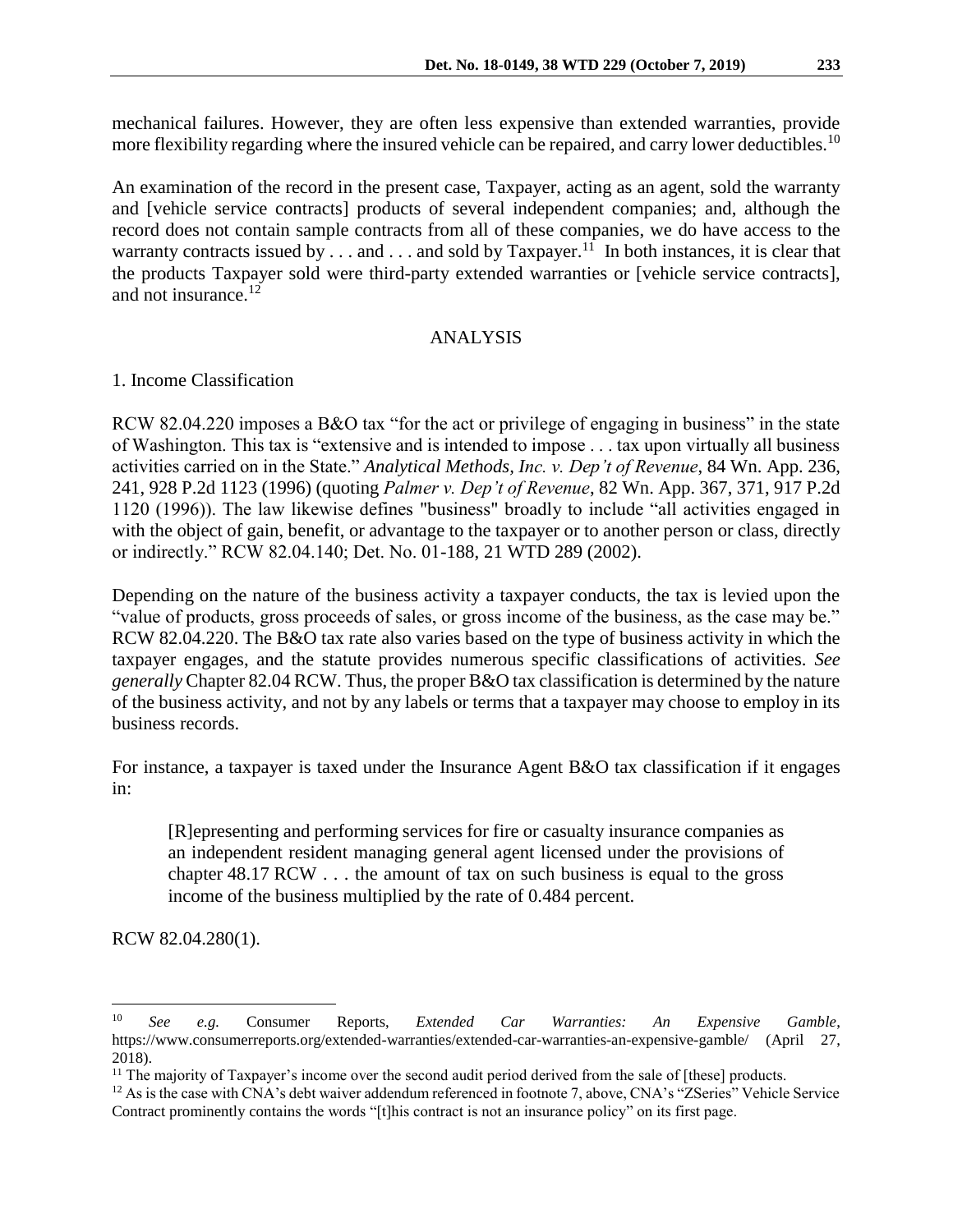If, on the other hand, a taxpayer is engaged in a business activity "other than or in addition to an activity taxed explicitly" and listed under Chapter 82.04 RCW, that activity is taxed under the service and other activities B&O tax classification at a rate of 1.5 percent of the gross income of the business. RCW 82.04.290(2); *see also* WAC 458-20-224; Det. No. 16-0045, 35 WTD 520 (2016). The service and other activities B&O tax classification is thus a "catch-all" provision, not only including certain defined services, but all other business activity not specifically listed in other parts of Chapter 82.04 RCW, as well. *See* RCW 82.04.290(2); WAC 458-20-224; *Steven Klein, Inc. v. Dep't of Revenue*, 183 Wn.2d 889, 897, 357 P.3d 59 (2015). As a result, it is unnecessary for business activity to be in the nature of a "service" to fall within the service and other activities B&O tax classification.

Relevant to either classification, "Gross income of the business" means:

[T]he value proceeding or accruing by reason of the transaction of the business engaged in and includes . . . compensation for the rendition of services, . . . commissions, . . . all without any deduction on account of . . . any other expense whatsoever paid or accrued . . . .

### RCW 82.04.080(1).

### *Extended warranties [& vehicle service contracts]*

As noted, extended warranties and vehicle service contracts are not insurance products regulated by the [Insurance] Commissioner. *See* RCW 48.110.015(1). Accordingly, commissions earned from their sale are not taxed under the Insurance Agent B&O tax classification [because the extended warranties and vehicle service contracts are not insurance under Ch. 48.17 RCW]. WAC 458-20-164(5). Rather, as here, when sold by a third party, the seller's commissions are generally taxable under the service and other business activities B&O classification. WAC 458-20- 257(4)(a); (5) (Rule 257).

In further addressing warranty and service contract sales by third parties, however, Rule 257(5) states, "[i]f the seller of the agreement is licensed under chapter 48.17 RCW *with respect to this selling activity*, the seller owes tax on commissions under the insurance producers B&O tax classification." WAC 458-20-257(5)(b) (emphasis added).

Since, in the present case, Taxpayer's president did possess an insurance license issued under Chapter 48.17 RCW, it falls . . . upon us to determine if Taxpayer was licensed with respect to the specific activity of selling extended warranties and vehicle service contracts. First, we note that Taxpayer did not have an insurance license. Taxpayer's president held the license and would be treated as a separate "person" for tax purposes. *See* RCW 82.04.030. . . .

In defining "sell" for purposes of Chapter 48.17, RCW 48.17.010(13) states:

"Sell" means to exchange a contract of insurance by any means, for money or its equivalent, on behalf of an insurer.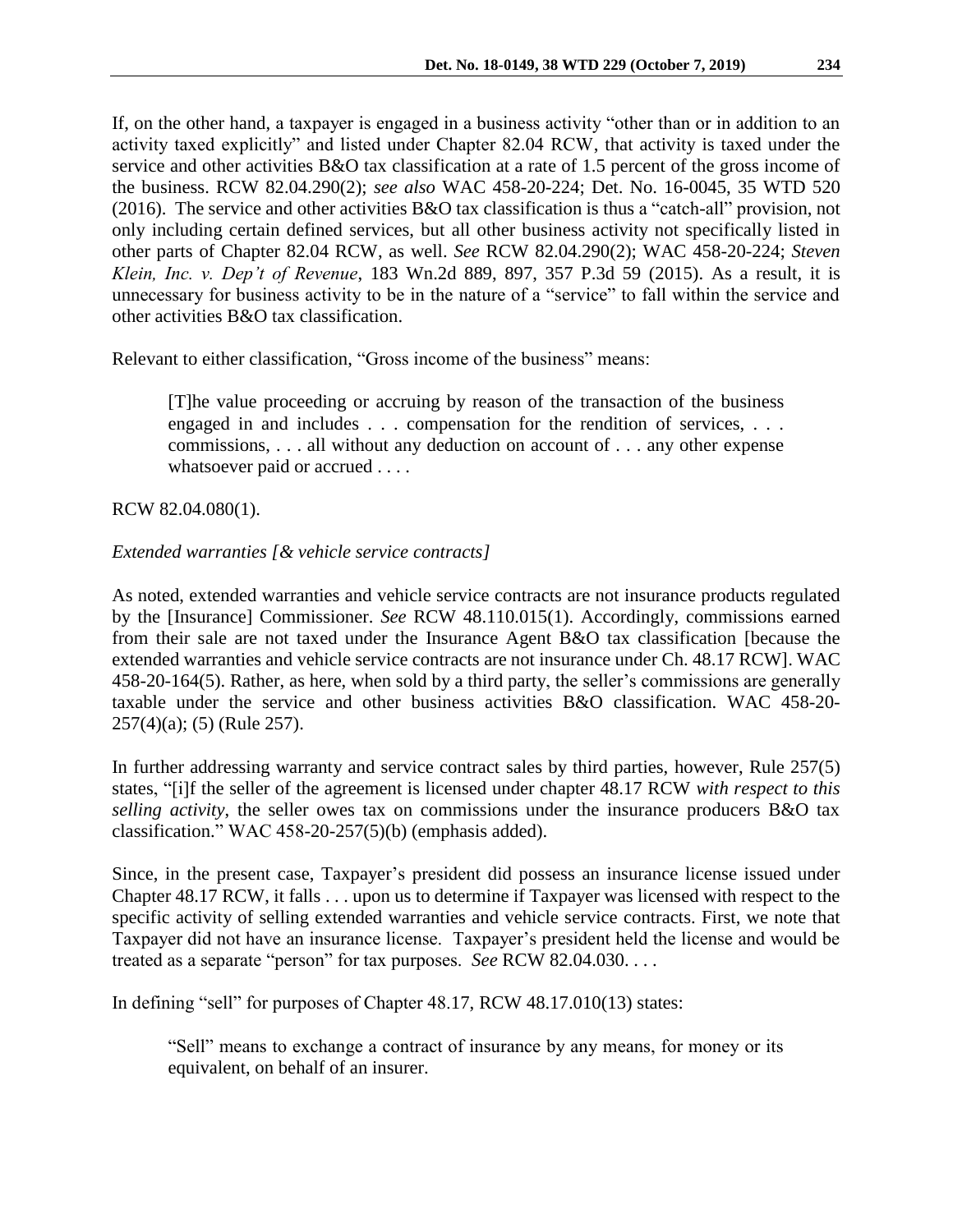In the instant case, Taxpayer did not sell insurance contracts<sup>13</sup> on behalf of an insurer. Rather, Taxpayer sold extended warranties and vehicle service contracts on behalf of third-party administrators.

Further, before a taxpayer's commission income may correctly be classified under the insurance producers B&O tax classification, the taxpayer must be engaged in business as an insurance producer. WAC 458-20-164(3)(d) (Rule 164). An "insurance producer" means a person required to be licensed under the laws of this state to sell, solicit, or negotiate insurance. RCW 48.17.010(6); WAC 458-20-164(2). Again, such was not the case here, [because] Taxpayer was not required to be a licensed insurance producer to . . . sell the extended warranties and [vehicle service contracts].

. . .

 $\overline{a}$ 

### *GAP insurance/GAP waiver agreements*

According to the [Insurance] Commissioner's Office, only licensed automobile insurance companies can sell GAP insurance.<sup>14</sup> Rule 164 provides that "[p]ersons engaging in business in this state as an insurance producer . . . licensed under chapter 48.17 RCW . . . are taxable on gross income earned from such licensed activities, including commissions, fees, and renewals, under the insurance producers . . . B&O tax classification." Accordingly, any income Taxpayer earned from the sale of GAP insurance would properly belong in the insurance agent B&O tax classification. Here, however, this is not the case.

Taxpayer sells GAP waiver agreements, which differ from GAP insurance as explained above. Although Audit correctly reclassified this income into the Service and Other Activities B&O tax classification, under the rubric of tangible personal property warranties and vehicle service contracts, the classification cannot be sustained on such reasoning. Both warranties and service contracts cover the physical replacement or repair of property. GAP waiver agreements, on the other hand, simply cancel or waive financial amounts otherwise due a creditor when that property is beyond repair.

It might be tempting, since GAP waiver agreements are associated with vehicle finance agreements, to consider them in the same light as finance or carrying charges, which are likewise classified in the Service and Other Activities B&O tax classification. *See* WAC 458-20-109. However, RCW 48.160.30 specifically states that "any cost to the borrower for a guaranteed asset protection waiver . . . must be separately stated and is not to be considered a finance charge or interest." RCW 48.160.030(3).<sup>15</sup>

Rather, unlike commissions earned from the sale of GAP insurance, since GAP waiver agreement commissions are not explicitly made subject to a specific B&O tax classification, these

<sup>&</sup>lt;sup>13</sup> The term "insurance contract" means "any contract of insurance, indemnity, suretyship, or annuity issued, proposed for issuance, or intended for issuance by any insurer." WAC 284-30-320.

<sup>14</sup> *See e.g*., Office of the Insurance Commissioner Washington State, *GAP Insurance*, available at https://www.insurance.wa.gov/gap-insurance (last visited March 14, 2018).

<sup>&</sup>lt;sup>15</sup> This requirement also rules out classifying a GAP waiver sale as part of a "bundled transaction" along with the sale of the vehicle under RCW 82.08.190. Since GAP waivers must be separately stated, their cost cannot be included to form "one nonitemized price" with the underlying vehicle, as required by RCW 82.08.190(1) & (3).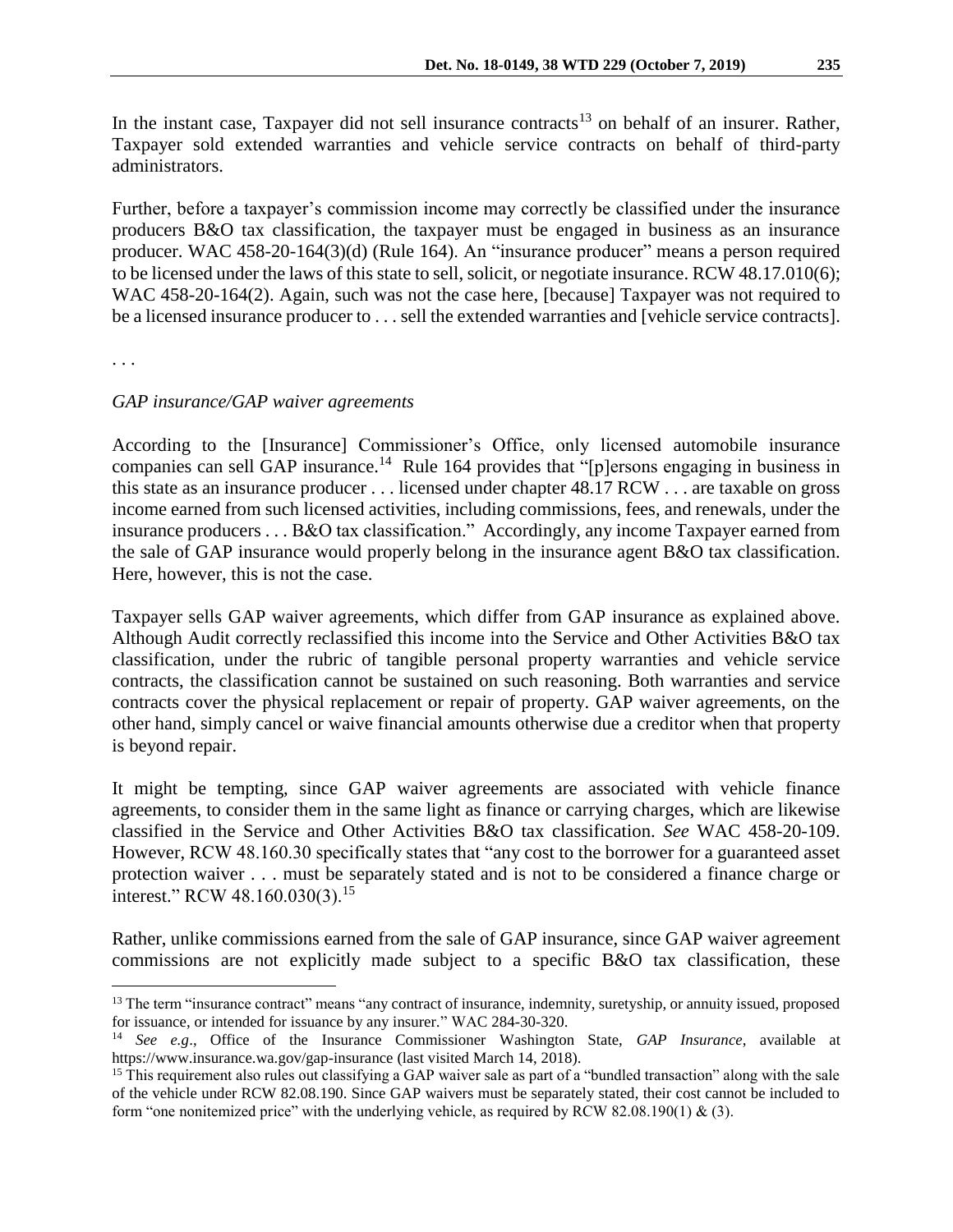[commissions] are taxed under the Service and Other Activities B&O tax classification pursuant to RCW 82.04.290(2). [Accordingly, Audit properly assessed Service and Other Activities B&O Tax upon the commissions that Taxpayer earned from being the selling agent of GAP waiver agreements.]

# 2. Prior Audit

Taxpayer also contends that, as a result of the written instructions provided in the 2009 Auditor's Narrative, it had no reason to second guess the appropriate B&O tax classification of its gross income in the years covered by the 2017 audit. In Taxpayer's view, it engaged in the same business and sold the same products in 2015 as it had in 2007. According to Taxpayer, the Department, by failing correctly to reclassify its income in 2009, essentially instructed Taxpayer to classify that business income in the insurance agent B&O tax classification.

In delineating the rights and responsibilities of Washington taxpayers, RCW 83.32A.020 provides taxpayers of this state:

The right to rely on specific, official written advice and written tax reporting instructions from the department of revenue to that taxpayer, and to have interest, penalties, and in some instances, tax deficiency assessments waived where the taxpayer has so relied to their proven detriment;

RCW 82.32A.020(2). Here, Taxpayer asserts that the auditor's details of differences from 2009 constitutes specific, official written advice and written tax reporting instructions, that Taxpayer relied upon these instructions in reporting and paying tax, and, accordingly, Taxpayer is entitled to have its assessment of tax waived under RCW 82.32A.020(2).

The auditor's detail of differences [may] constitute specific, official written advice from the Department; however, at no point, [does] the auditor's detail of differences address the taxation of GAP waivers or [vehicle service contracts]. The auditor's detail of differences lists Taxpayer's business activities as "selling insurance and warranties to auto dealers." Because the auditor's detail of differences do not specifically address the taxation of GAP waivers or [vehicle service contracts], they do not constitute specific, official written advice from the Department on the tax reporting of these items. As such, RCW 82.32A.020(2) does not authorize the Department to waive assessments of tax resulting from the reclassification of these items.

Taxpayer also suggests that the auditor erred in not finding income from GAP waivers or [vehicle service contracts] and making Taxpayer aware of their proper taxation. Taxpayers have the responsibility to know their tax reporting obligations. RCW 82.32A.030(2). Auditors are required to perform their own review and come up with their own conclusions based on the facts provided by the taxpayer. Det. No. 15-0276, 35 WTD 419 (2016).

In *Kitsap-Mason Dairymen's Ass'n. v. Washington State Tax Comm'n*, 77 Wn.2d 812, 467 P.2d 312 (1970), moreover, the Washington Supreme Court addressed the Department's ability to assess taxes even though the tax liability had been overlooked in a prior audit. There, in rejecting